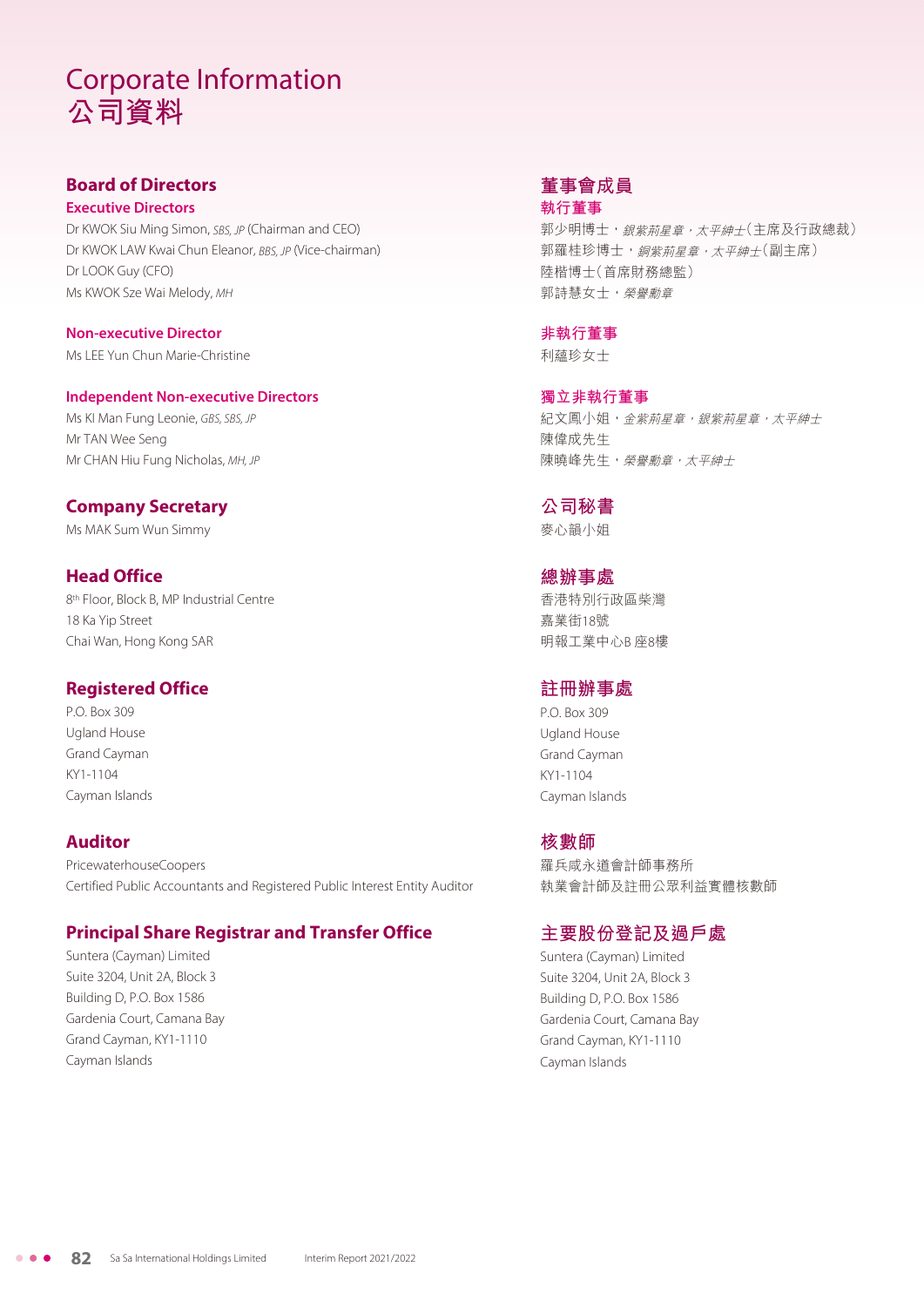#### **Hong Kong Branch Share Registrar and Transfer Office**

Tricor Abacus Limited Level 54, Hopewell Centre 183 Queen's Road East Hong Kong SAR Tel: (852) 2980 1333 Fax: (852) 2810 8185 E-mail: is-enquiries@hk.tricorglobal.com Website: www.tricoris.com

#### **Principal Bankers**

Citibank, N. A. Hang Seng Bank Limited Standard Chartered Bank (Hong Kong) Limited BNP Paribas, Hong Kong Branch Bank of Communications Company Limited, Hong Kong Branch

#### **Share Information**

Stock code: 178 (The Stock Exchange of Hong Kong Limited)

#### **Investor Relations**

Corporate Communications and Investor Relations Department Sa Sa International Holdings Limited 8th Floor, Block B, MP Industrial Centre 18 Ka Yip Street Chai Wan, Hong Kong SAR Investor Relations Hotline: (852) 2975 3638 Fax: (852) 2595 0797 E-mail: ir@sasa.com

#### **Corporate Website**

corp.sasa.com



#### **Shopping Site**



### **香港股份登記及過戶分處**

卓佳雅柏勤有限公司 香港特別行政區 皇后大道東183號 合和中心54樓 電話:(852) 2980 1333 傳真:(852) 2810 8185 電郵:is-enquiries@hk.tricorglobal.com 網址:www.tricoris.com

#### **主要往來銀行**

花旗銀行 恒生銀行有限公司 渣打銀行(香港)有限公司 法國巴黎銀行香港分行 交通銀行股份有限公司香港分行

## **股份資料**

股份代號:178 (香港聯合交易所有限公司)

### **投資者關係**

企業傳訊及投資者關係部 莎莎國際控股有限公司 香港特別行政區柴灣 嘉業街18 號 明報工業中心B 座8 樓 投資者關係熱線:(852) 2975 3638 傳真:(852) 2595 0797 電郵:ir@sasa.com

#### **公司網站**

corp.sasa.com



#### **購物網站**